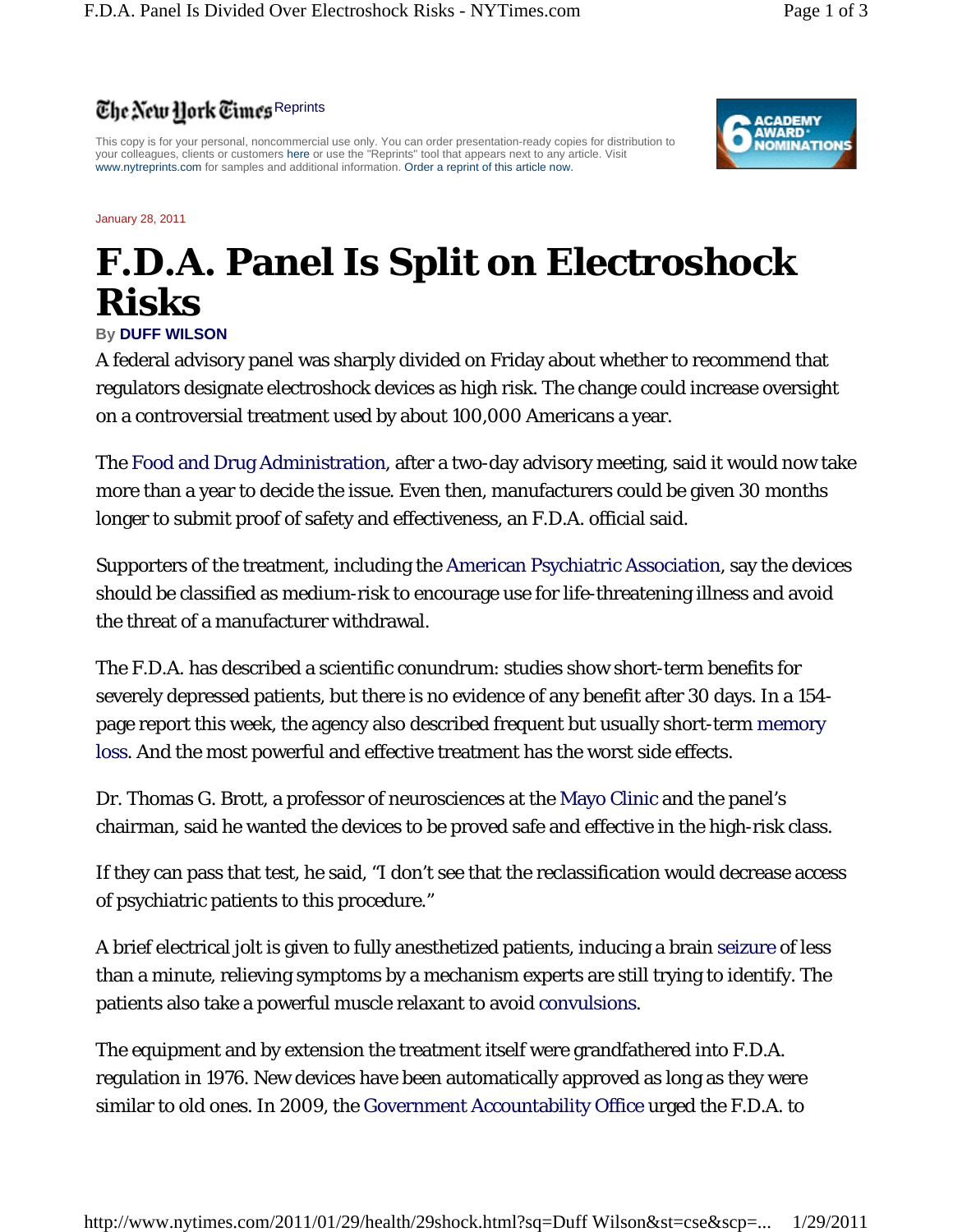review all such grandfathered devices and assign them to low-, medium- or high-risk categories with commensurate oversight.

Nearly 80 percent of 3,045 comments sent to the F.D.A. asked for stricter oversight or even a ban on electroshock treatment. It remains controversial with some advocacy groups and former patients who say it is unsafe, ineffective and causes brain damage.

The neurological devices advisory panel to the F.D.A delivered a mixed verdict. Ten panel members favored and eight opposed classifying electroshock devices as a high risk for the treatment of severe depression, its main use. The panel favored high-risk designations for schizophrenia and three other disorders by votes of 13 to 4, 12 to 5, 14 to 3 and 16 to 1, as the advisers said there was little proof of any benefit for them.

But the panel voted 9 to 8 in favor of making it easier to use electroshock for catatonia, citing a lack of other treatment.

In general, the doctors on the panel who practice electroshock therapy or refer patients for it were more likely to favor a lower-risk designation.

Dr. Christopher A. Ross, a professor of psychiatry and director of neurobiology at John Hopkins University, said he had seen "remarkable" improvement in psychotic, suicidal and catatonic patients. The memory problems, he said, usually receded.

Dr. Jane S. Paulsen, a University of Iowa professor who studies brain dysfunction, said she agreed the treatment was effective, but worried about memory problems.

Dr. Scott Y. H. Kim, a University of Michigan psychiatry professor and bioethicist, was not fazed by the lack of evidence of long-term benefit from the treatment, which is increasingly called electroconvulsive therapy, or E.C.T.

"Psychiatrists don't refer patients to E.C.T. for long-term benefit," he said. "It's because we're in the situation where we need to change the trajectory of the disease."

Dr. Jonas H. Ellenberg, a professor of biostatistics at the University of Pennsylvania, said, "I'm not ready to say based on the evidence we've seen that E.C.T. has an overall effectiveness that is clear and unquestionable."

Only two companies sell the equipment in the United States, Somatics of Lake Bluff, Ill., and the Mecta Corporation of Lake Oswego, Ore. The industry has said a high-risk classification could drive them out of business because they cannot afford new clinical trials.